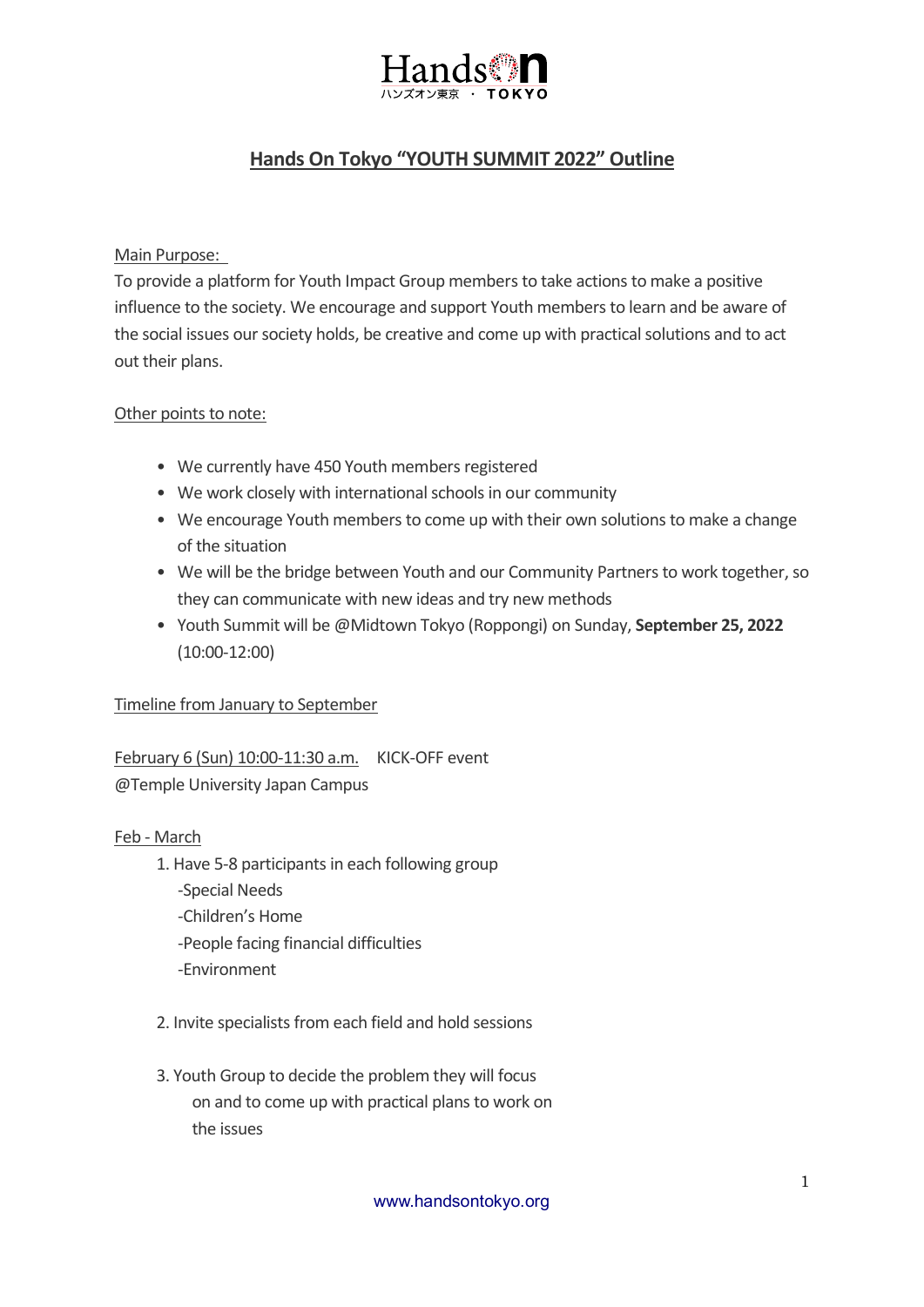

April - July 1. Groups will carry out their plans 2. Hands On Tokyo board members and few sponsor company leaders will act as mentors to guide the Youth groups

August - Sep 1. Each group prepares for presentation

September 25, Sunday YOUTH SUMMIT @Midtown Tokyo (Roppongi)

1. Expected participants : 100 Youth members (on site) 50 Youth members (online) 200 Invited guests (on site)

2. One keynote speaker

3. Groups will present about their project, issues, outcome

4. Q & A

5. Will arrange English/Japanese spontaneous translation so we can encourage participants from overseas and English speakers to join us online

• One of our main goals is to support young people to become leaders who can see the problems and plan to make changes. Also, to be able to act on their plans and see the outcome to earn the skills to make improvements.

• Through international communications, Youth can learn from each other across the borders to have chances to work together.